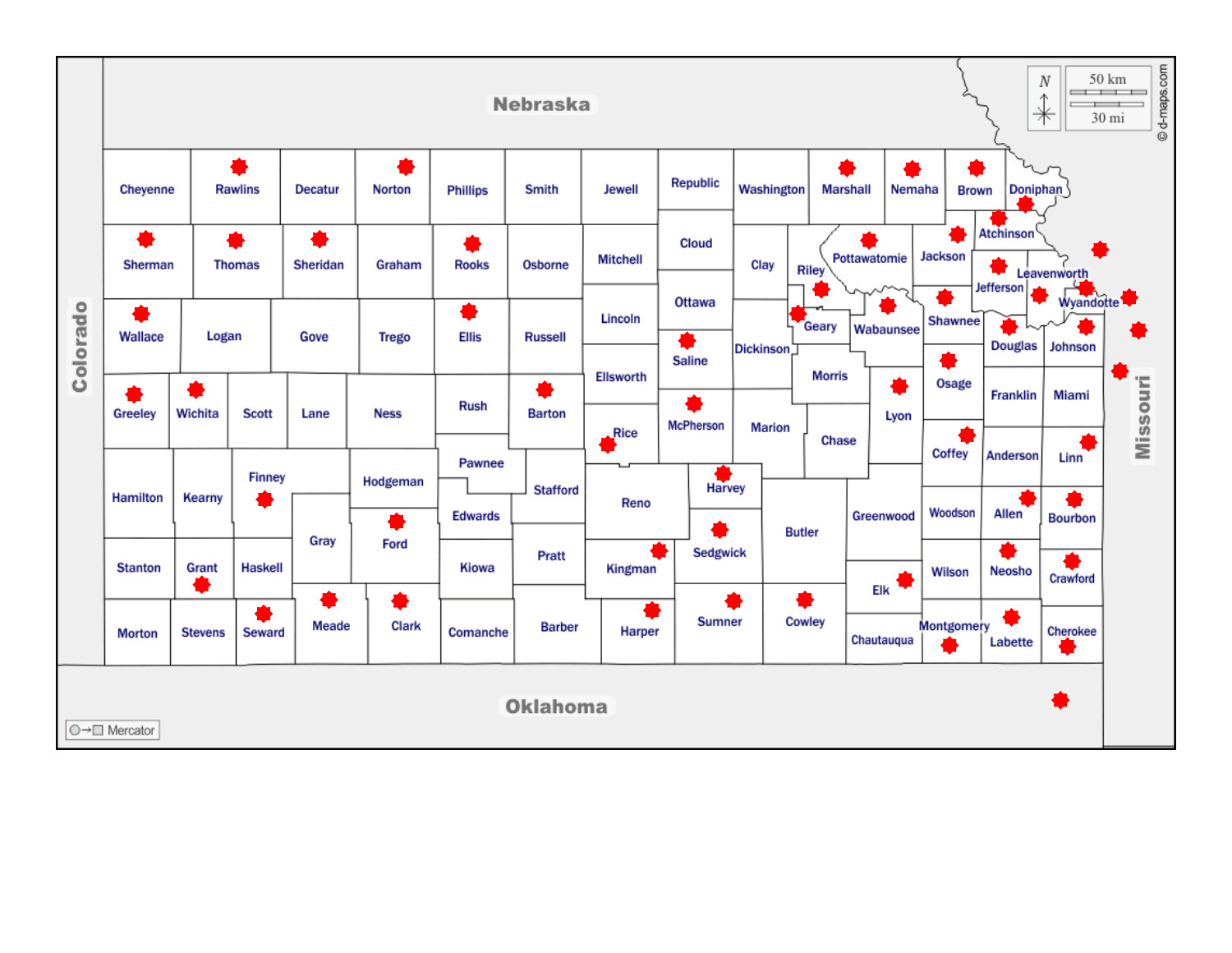| <b>County</b>           | <b>SITE</b>                                               | <b>ADDRESS</b>                  | <b>CITY</b>           | <b>STATE</b> | <b>ZIP</b> |
|-------------------------|-----------------------------------------------------------|---------------------------------|-----------------------|--------------|------------|
|                         | <b>CHC/SEK Iola Clinic</b>                                | 2051 N State St                 | lola                  | <b>KS</b>    | 66749      |
| Allen                   | <b>CHC/SEK Iola Dental Clinic</b>                         | 2051 N State St                 | lola                  | KS           | 66749      |
|                         | <b>Amberwell Eight Street Clinic</b>                      | 801 Atchison St                 | Atchison              | KS           | 66002      |
|                         | <b>Amberwell Atchison</b>                                 | 820 Raven Hill Drive            | Atchison              | KS           | 66002      |
| Atchison                | <b>Amberwell Health</b>                                   | 800 Raven Hill Drive            | Atchison              | KS           | 66002      |
|                         | Amberwell Primary Care Providers at Amberwell<br>Atchison | 810 Raven Hill Drive            | Atchison              | <b>KS</b>    | 66002      |
|                         | <b>Amberwell Surgical Care</b>                            | 820 Raven Hill Drive            | Atchison              | KS           | 66002      |
|                         | Amberwell Orthopedic Care                                 | 820 Raven Hill Drive            | Atchison              | KS           | 66002      |
| <b>Barton</b>           | Children's Mercy Outreach Great Bend                      | 3715 6th St                     | <b>Great Bend</b>     | KS           | 67530      |
| Bourbon                 | <b>CHC/SEK Fort Scott Main</b>                            | 401 Woodland Hills BLVD         | <b>Fort Scott</b>     | KS           | 66701      |
|                         | <b>CHC/SEK Fort Scott Walk In Care</b>                    | 1624 S National Ave             | <b>Fort Scott</b>     | KS           | 66701      |
|                         | <b>Amberwell Horton Clinic</b>                            | 1903 Euclid Avenue              | Horton                | KS           | 66439      |
| <b>Brown</b>            | Amberwell Hiawatha                                        | 300 Utah St                     | Hiawatha              | KS           | 66434      |
|                         | <b>Amberwell Highland Clinic</b>                          | 300 Utah St, 2nd Floor          | Hiawatha              | KS           | 66434      |
| <b>Buchanan</b><br>(MO) | Children's Mercy St. Joseph                               | 802 N Riverside Road, Suite 105 | St Joseph             | <b>MO</b>    | 64507      |
| Cass (MO)               | Swope Health Belton                                       | 204 E North Ave                 | <b>Belton</b>         | <b>MO</b>    | 64012      |
|                         | <b>CHC/SEK Baxter Springs Clinic</b>                      | 2990 Military Ave               | <b>Baxter Springs</b> | KS           | 66713      |
|                         | <b>CHC/SEK Columbus Clinic</b>                            | 120 W Pine                      | Columbus              | KS           | 66725      |
| Cherokee                | <b>Cheyenne County Hospital</b>                           | 210 W 1st St                    | <b>St Francis</b>     | <b>KS</b>    | 67756      |
|                         | <b>Cheyenne County Clinic</b>                             | 221 W 1st St                    | <b>St Francis</b>     | <b>KS</b>    | 67756      |
|                         | <b>Cheyenne County Clinic-Bird City</b>                   | 221 w 4TH St                    | <b>Bird City</b>      | KS           | 67731      |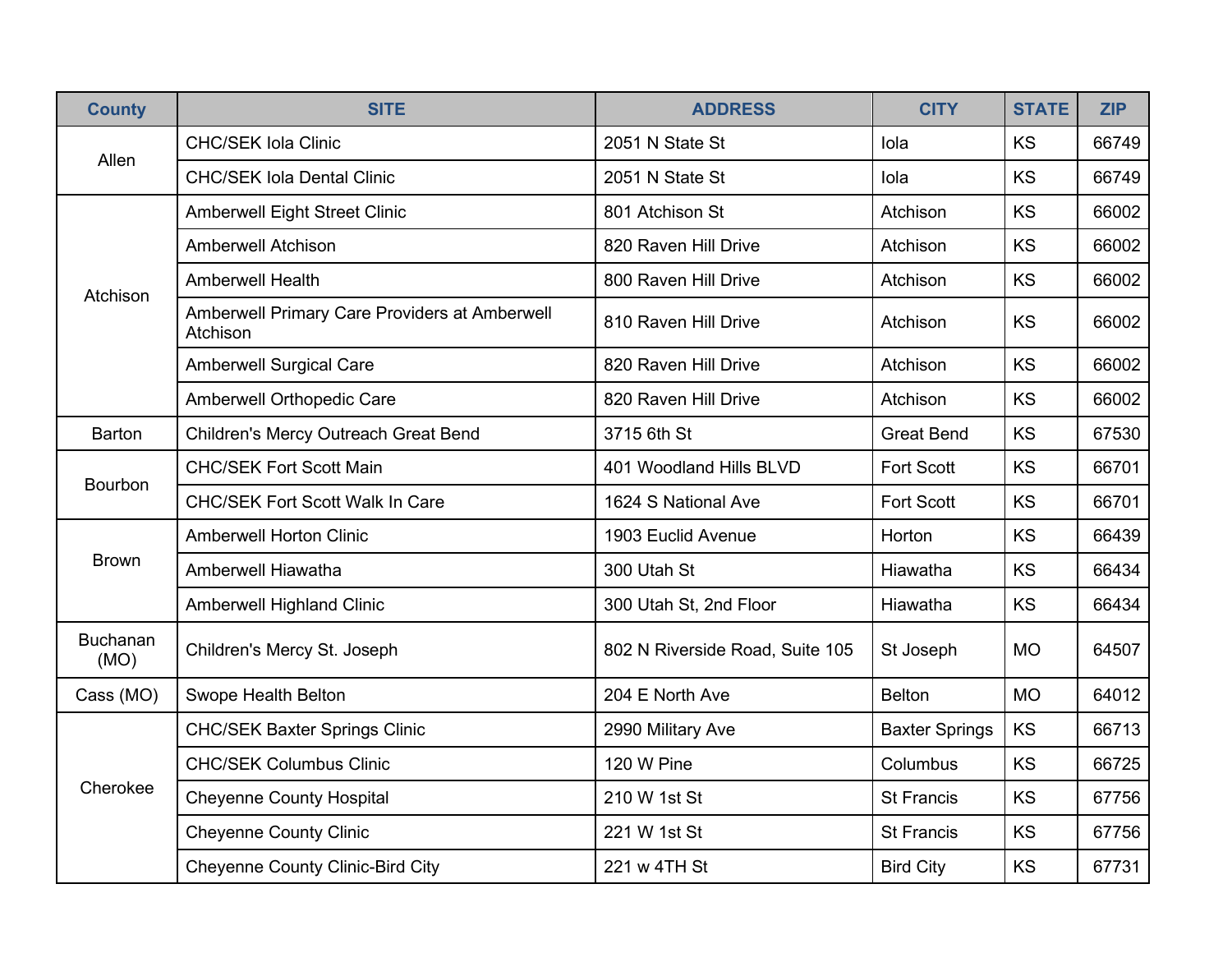| Clark    | <b>Minneola Community Clinic</b>                       | 222 Main Street        | Minneola             | KS        | 67865 |
|----------|--------------------------------------------------------|------------------------|----------------------|-----------|-------|
|          | Minneola District Hospital                             | 212 Main Street        | Minneola             | <b>KS</b> | 67865 |
| Coffey   | Medical Arts Clinic - Lebo                             | 118 W 4th              | Lebo                 | <b>KS</b> | 66856 |
|          | Angels In the Attic                                    | 109 South Summit St    | <b>Arkansas City</b> | KS        | 67005 |
|          | <b>Arkansas City Public Library</b>                    | 120 East 5th Ave       | <b>Arkansas City</b> | KS        | 67005 |
|          | Community Health Center Cowley County, Inc             | 221 W 8th Ave          | Winfield             | <b>KS</b> | 67156 |
|          | <b>Community Health Center's Administration Office</b> | 901 Main St            | Winfield             | <b>KS</b> | 67156 |
|          | Eagle Nest Inc                                         | 112 East 9th Ave       | Winfield             | <b>KS</b> | 67156 |
| Cowley   | The Winfield Public Library                            | 605 College St         | Winfield             | <b>KS</b> | 67156 |
|          | <b>SCK Primary Care-Arkansas City Clinic</b>           | 510 West Road Lane     | <b>Arkansas City</b> | <b>KS</b> | 67005 |
|          | <b>SCK Primary Care Summit Clinic</b>                  | 515 North Summit       | <b>Arkansas City</b> | KS        | 67005 |
|          | <b>SCK Primary Care Winfield</b>                       | 3625 Quail Ridge Drive | Winfield             | <b>KS</b> | 67156 |
|          | <b>SCK Midwives</b>                                    | 1726 Chicago Ave       | Winfield             | <b>KS</b> | 67156 |
|          | <b>SCK Specialty Clinic</b>                            | 6403 Patterson Pkwy    | <b>Arkansas City</b> | <b>KS</b> | 67002 |
|          | South Central Kansas Medical Center                    | 6401 Patterson Pkwy    | <b>Arkansas City</b> | KS        | 67002 |
|          | <b>CHC/SEK Arma</b>                                    | 601 E Washington St    | Arma                 | <b>KS</b> | 66712 |
|          | <b>CHC/SEK Clinic</b>                                  | 3011 N Michigan        | Pittsburg            | <b>KS</b> | 66762 |
| Crawford | <b>CHC/SEK Dental Clinic</b>                           | 924 N Broadway         | Pittsburg            | KS        | 66762 |
|          | <b>CHC/SEK Pittsburg High School Clinic</b>            | 1978 E 4TH ST          | Pittsburg            | <b>KS</b> | 66762 |
|          | <b>CHC/SEK South Pittsburg</b>                         | 1011 S Mount Carmel PL | Pittsburg            | KS        | 66763 |
|          | <b>Amberwell Troy Clinic</b>                           | 311 W Locust Street    | Troy                 | <b>KS</b> | 66087 |
| Doniphan | Amberwell Highland Clinic                              | 415 Mian St            | Highland             | KS        | 66035 |
|          | <b>White Cloud Health Center</b>                       | 3349B Thrasher Rd      | <b>White Cloud</b>   | KS        | 66094 |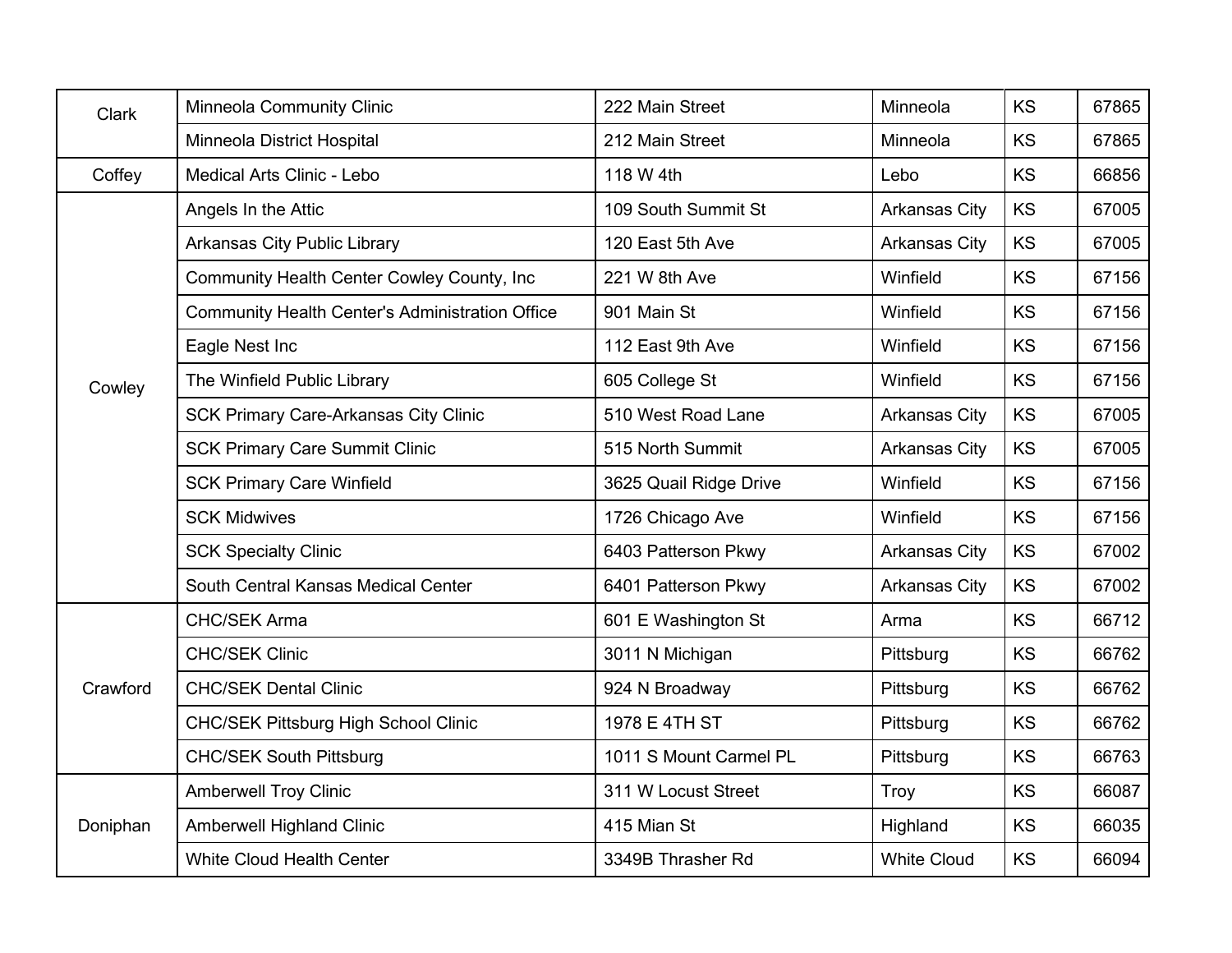|              | <b>Heartland COVID-19 Clinic</b>                                 | 346 Maine St, Suite 150      | Lawrence             | <b>KS</b> | 66044 |
|--------------|------------------------------------------------------------------|------------------------------|----------------------|-----------|-------|
| Douglas      | Heartland @ Panda Pediatrics                                     | 1803 W 6TH STREET            | <b>LAWRENCE</b>      | <b>KS</b> | 66044 |
|              | <b>Cotton O'Neil Clinic - Lawrence</b>                           | 330 Arkansas Suite 110       | Lawrence             | KS        | 66044 |
| <b>Ellis</b> | First Care Clinic, Inc                                           | 105 W 13th ST                | Hays                 | KS        | 67601 |
|              | Children's Mercy Outreach Garden City                            | 311 E Spruce St              | Garden City          | KS        | 67846 |
| Finney       | Genesis Family Health - Garden City Dental Clinic                | 2510 Henderson Drive         | <b>Garden City</b>   | KS        | 67846 |
|              | Genesis Family Health-Garden City Medical Clinic                 | 712 St. John Street          | <b>Garden City</b>   | <b>KS</b> | 67846 |
| Ford         | Genesis Family Health - Dodge City Medical/Dental<br>Clinic      | 1700 Avenue F                | Dodge City           | KS        | 67801 |
|              | Minneola - Bucklin Community Clinic                              | 101 N Ford                   | <b>Bucklin</b>       | KS        | 67834 |
|              | <b>Children's Mercy Junction City</b>                            | 1102 St Mary's Road          | Junction City        | KS        | 66441 |
|              | AlphaCare                                                        | 1106 St Mary's Rd            | Junction City        | KS        | 66441 |
| Geary        | <b>Geary Community Hospital</b>                                  | 1102 St Mary's Rd            | <b>Junction City</b> | KS        | 66441 |
|              | Konza - Junction City High School                                | 900 N Eisenhower Dr          | Junction City        | <b>KS</b> | 66441 |
|              | Konza Prairie Community Health Center, Inc                       | 361 Grant Ave                | Junction City        | <b>KS</b> | 66441 |
| Grant        | Genesis Family Health - Ulysses Medical/Dental<br><b>Clinics</b> | 113 S Main Street            | <b>Ulysses</b>       | <b>KS</b> | 67550 |
| Greeley      | <b>Greeley County Family Practice Clinic</b>                     | 321 E Harper St P.O. Box 640 | Tribune              | KS        | 67879 |
|              | <b>Greeley County Hospital</b>                                   | 506 3rd St P.O. Box 338      | <b>Tribune</b>       | <b>KS</b> | 67879 |
|              | <b>Patterson Health Center</b>                                   | 485 N KS Hwy 2               | Anthony              | <b>KS</b> | 67003 |
| Harper       | <b>Attica Rural Health Clinic</b>                                | 302 N Botkin St              | Attica               | KS        | 67009 |
|              | <b>Health Ministries Main Clinic</b>                             | 720 Medical Center Drive     | <b>Newton</b>        | KS        | 67114 |
| Harvey       | <b>Health Ministries Dental Clinic</b>                           | 215 S Pine St                | Newton               | KS        | 67114 |
|              | <b>Health Ministries Halstead Clinic</b>                         | 126 Main St                  | Halstead             | KS        | 67056 |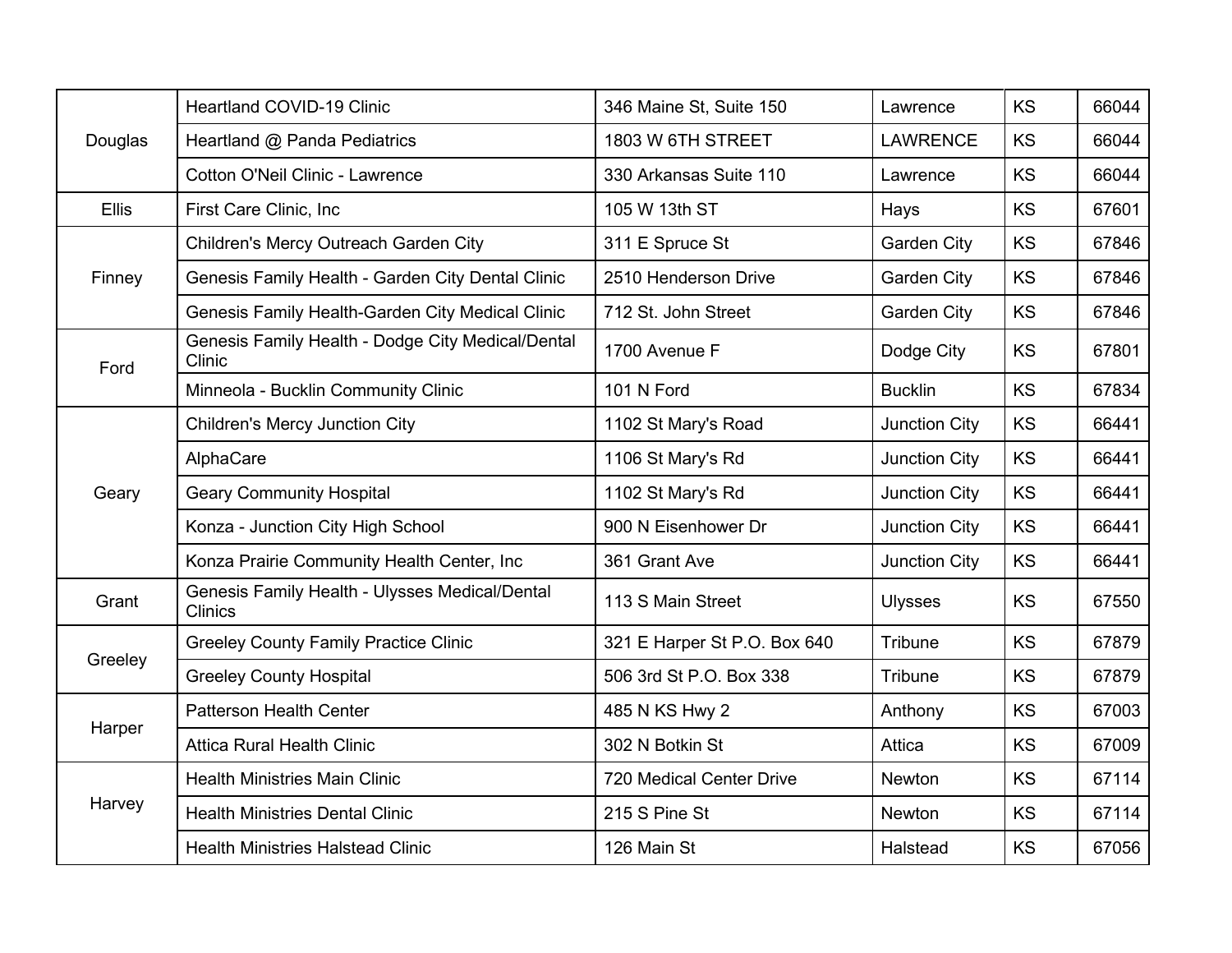|              | Children's Mercy Adele Hall Campus                       | 2401 Gillham Rd                         | Kansas City          | <b>MO</b> | 64108 |
|--------------|----------------------------------------------------------|-----------------------------------------|----------------------|-----------|-------|
|              | Children's Mercy Broadway                                | 3101 Broadway Blvd                      | <b>Kansas City</b>   | <b>MO</b> | 64111 |
|              | <b>Children's Mercy East</b>                             | 20300 East Valley View Parkway          | Independence         | <b>MO</b> | 64057 |
|              | <b>Children's Mercy Northland</b>                        | 501 NW Barry Road                       | <b>Kansas City</b>   | <b>MO</b> | 64155 |
|              | <b>CHCS - Holton Clinic</b>                              | 1603 W 4th St                           | Holton               | <b>KS</b> | 66436 |
| Jackson (KS) | KC CARE-Homeroom Health                                  | 1106 E 30th St Suite B                  | Kansas City          | <b>MO</b> | 64109 |
| (MO)         | <b>KC CARE Health Center-Midtown</b>                     | 3515 Broadway                           | <b>Kansas City</b>   | <b>MO</b> | 64111 |
|              | KC CARE Health Center-Research Medical Campus            | 2340 E Meyer Blvd, Bldg 1, Suite<br>200 | <b>Kansas City</b>   | <b>MO</b> | 66132 |
|              | <b>KC CARE Health Center-Northeast</b>                   | 4601 Independence Ave                   | Kansas City          | <b>MO</b> | 64124 |
|              | Swope Health Hickman Mills                               | 8800 Blue Ridge Blvd 2nd Floor          | <b>Kansas City</b>   | <b>MO</b> | 64138 |
|              | Swope Health Independence                                | 11320 E Truman Rd                       | Independence         | <b>MO</b> | 64050 |
|              | Swope Health Maple Woods                                 | 3100 NE 83rd St Suite 1011 #140         | <b>Kansas City</b>   | <b>MO</b> | 64119 |
|              | <b>Swope Health East</b>                                 | 17844 E 23rd St                         | Independence         | <b>MO</b> | 64057 |
| Jasper (MO)  | <b>Children's Mercy Joplin</b>                           | 1801 W 32nd St Building A               | Joplin               | <b>MO</b> | 64804 |
|              | Cotton O'Neil Clinic - Meriden                           | 407 E Wyandotte                         | Meriden              | KS        | 66512 |
| Jefferson    | Cotton O'Neil Clinic - Oskaloosa                         | 209 W Jefferson                         | Oskaloosa            | <b>KS</b> | 66066 |
|              | Children's Mercy at the University of Kansas<br>Hospital | 2000 Olathe Boulevard                   | Kansas City          | <b>KS</b> | 66103 |
|              | <b>Children's Mercy Blue Valley</b>                      | 6750 West 135th St                      | <b>Overland Park</b> | <b>KS</b> | 66223 |
| Johnson      | <b>Children's Mercy College Boulevard</b>                | 5520 College Boulevard                  | <b>Overland Park</b> | KS        | 66211 |
|              | Children's Mercy Hospital Kansas                         | 5808 W 110th                            | <b>Overland Park</b> | KS        | 66211 |
|              | Children's Mercy Kansas Pediatric Eye Care               | 4820 College Boulevard                  | Leawood              | <b>KS</b> | 66211 |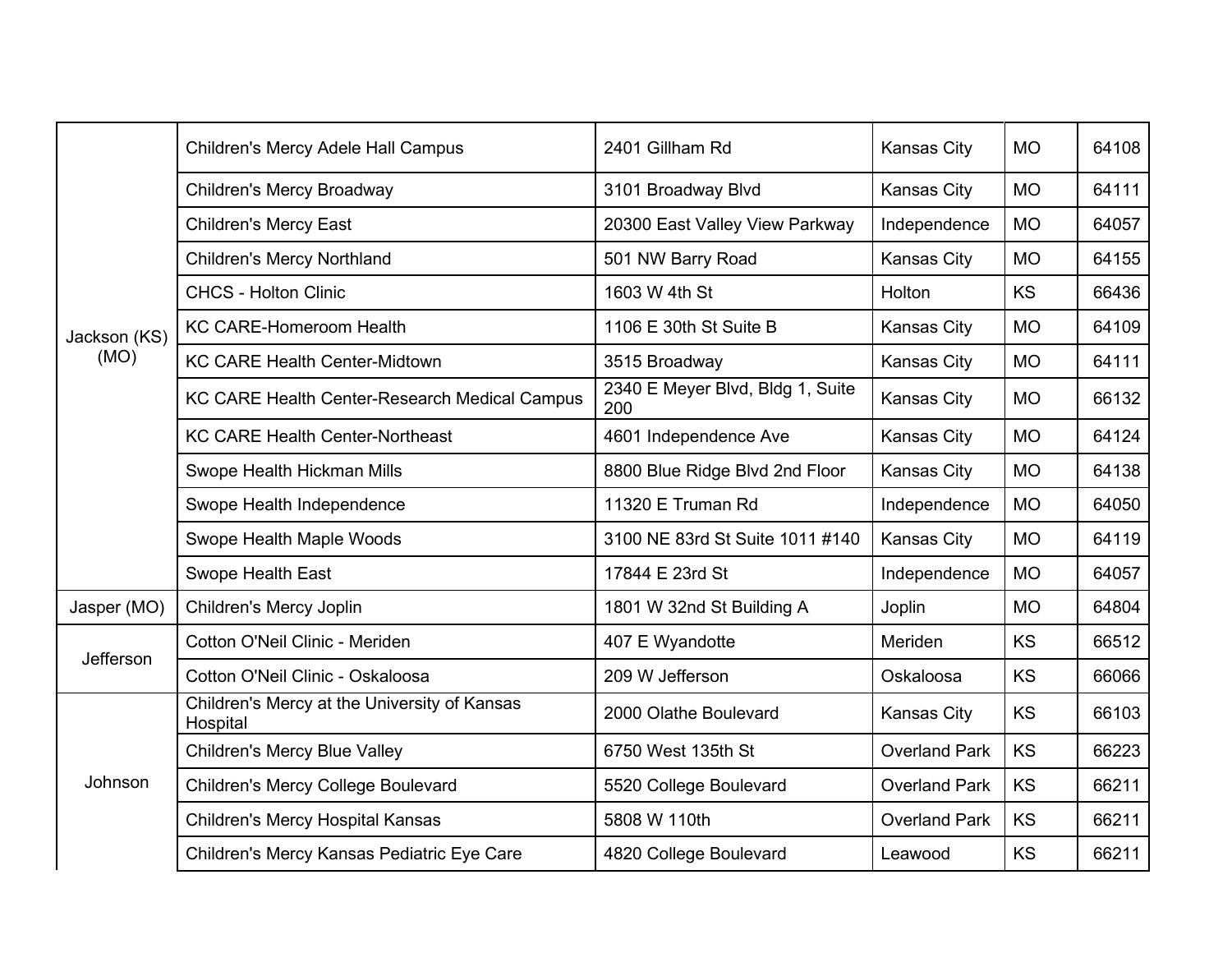|             | <b>Children's Mercy Olathe</b>              | 20375 W 151st ST Suite 402           | Olathe      | KS        | 66061 |
|-------------|---------------------------------------------|--------------------------------------|-------------|-----------|-------|
|             | The University of Kansas Hospital Authority | 4000 Cambridge St                    | Kansas City | <b>KS</b> | 66103 |
|             | Johnson County Health Department-Mission    | 6000 Lamar Ave, Suite 140            | Mission     | KS        | 66061 |
|             | Johnson County Health Department-Olathe     | 11875 S Sunset Drive, Suite 300      | Olathe      | <b>KS</b> | 66061 |
|             | Kingman Healthcare Center                   | 750 West D Ave                       | Kingman     | <b>KS</b> | 67068 |
| Kingman     | Kingman-Cunningham Clinic                   | 112 N Main St                        | Cunningham  | <b>KS</b> | 67035 |
|             | Kingman Healthcare Center Family Clinic     | 750 West D Ave                       | Kingman     | <b>KS</b> | 67068 |
|             | Kingman Healthcare Rehab Services           | 750 West D Ave                       | Kingman     | KS        | 67068 |
|             | <b>CHC/SEK Parsons Clinic</b>               | 2100 Commerce                        | Parsons     | KS        | 67357 |
|             | Advance OB/GYN Clinic                       | 1902 S US HWY 59, Bldg E, Ste<br>301 | Parsons     | <b>KS</b> | 67357 |
|             | <b>Altamont Clinic</b>                      | 607 E 4th                            | Altamont    | <b>KS</b> | 67330 |
|             | Chetopa Clinic                              | 613 Maple St                         | Chetopa     | <b>KS</b> | 67336 |
|             | Ear, Nose & Throat Clinic                   | 1902 S US HWY 59                     | Parsons     | <b>KS</b> | 67357 |
|             | <b>Family Practice Clinic</b>               | 1902 S US HWY 59, Bldg E, Ste<br>101 | Parsons     | KS        | 67357 |
| Labette     | <b>Internal Medicine and Pediatrics</b>     | 1902 S HWY 59, Bldg E, Ste 204       | Parsons     | KS        | 67357 |
|             | Labette County Medical Center               | 1902 S US Highway 59                 | Parsons     | KS        | 67357 |
|             | Labette Health General Surgery              | 1902 S US HWY 59, Bldg E, Ste<br>300 | Parsons     | KS        | 67357 |
|             | Oswego Clinic                               | 608 Commercial St                    | Oswego      | KS        | 67356 |
|             | Physical Medicine & Rehabilitation          | 1902 S US HWY 59, Bldg E, Ste<br>201 | Parsons     | <b>KS</b> | 67357 |
|             | Physical Medicine/Urology/NeuroSurgery      | 1902 S US HWY 59, Bldg E, Ste<br>301 | Parsons     | KS        | 67357 |
|             | Wound and Skin Healing Center               | 1902 S US HWY 59                     | Parsons     | KS        | 67357 |
| Leavenworth | Amberwell Leavenworth                       | 380 Limit Street                     | Leavenworth | KS        | 66048 |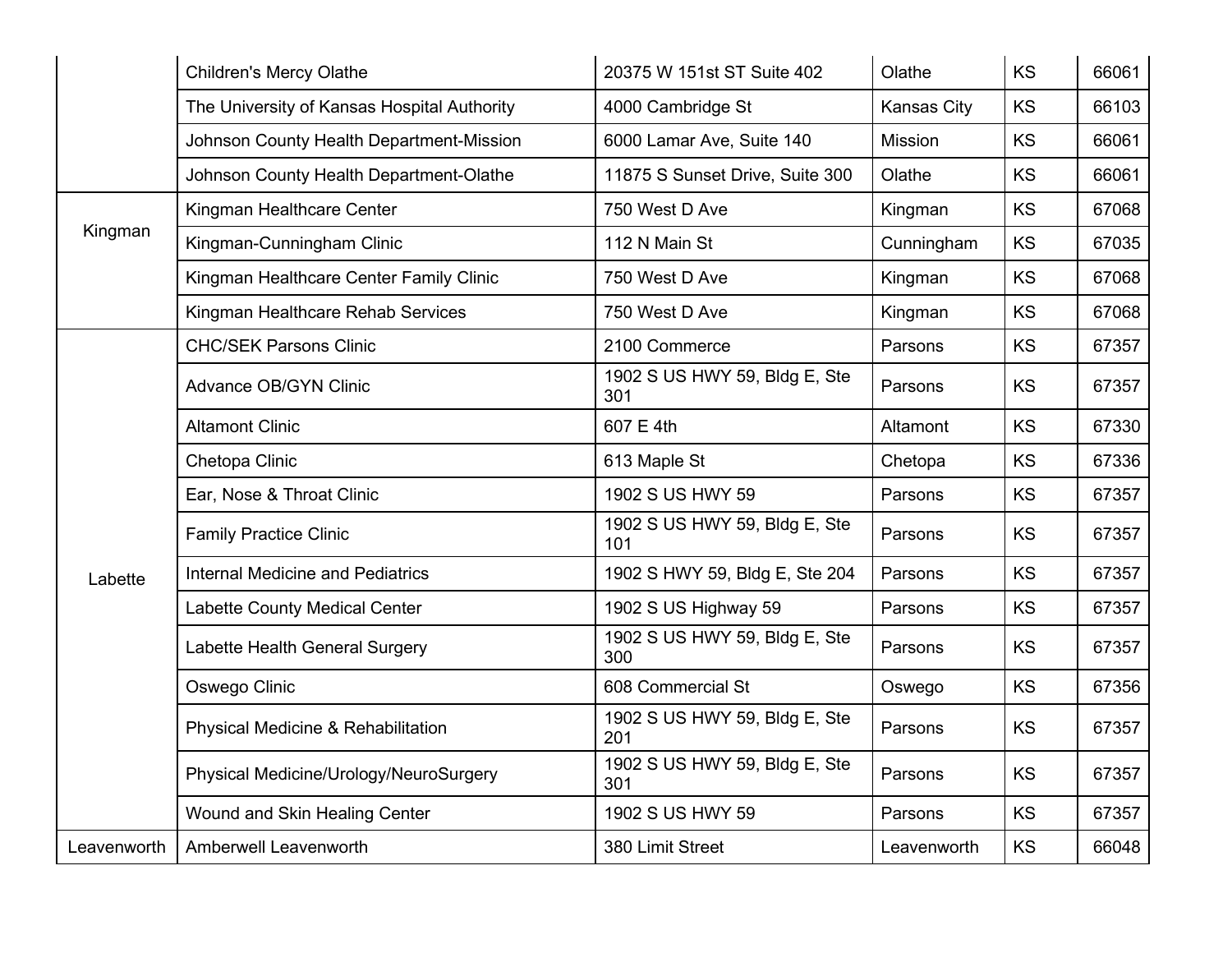| Linn             | <b>CHC/SEK Mound City</b>                  | 302 N 1st St              | <b>Mound City</b> | KS        | 66056 |
|------------------|--------------------------------------------|---------------------------|-------------------|-----------|-------|
|                  | <b>CHC/SEK Pleasanton</b>                  | 11155 Tucker Rd           | Pleasanton        | KS        | 66075 |
| Lyon             | Medical Arts Clinic - Emporia              | 1301 W 12th               | Emporia           | KS        | 66801 |
| Marshall         | <b>CHCS - Frankfort Clinic</b>             | 112 E 2nd St              | Frankfort         | KS        | 66427 |
| <b>McPherson</b> | <b>GraceMed McPherson Family Clinic</b>    | 322 N Main St, Ste 100    | <b>McPherson</b>  | KS        | 67460 |
| Meade            | Minneola - Fowler Community Clinic         | 404 Main Street           | Fowler            | KS        | 67844 |
|                  | <b>CHC/SEK Coffeyville Clinic</b>          | 801 W 8TH ST              | Coffeyville       | KS        | 67337 |
|                  | <b>CHC/SEK Community Elementary School</b> | 102 S Cline               | Coffeyville       | KS        | 67337 |
|                  | <b>CHC/SEK Field Kindley School Clinic</b> | 1110 W 8th                | Coffeyville       | KS        | 67337 |
| Montgomery       | <b>CHC/SEK Independence Clinic</b>         | 3751 W Main               | Independence      | KS        | 67301 |
|                  | <b>Cherryvale Clinic</b>                   | 116 N Maple St            | Cherryvale        | KS        | 67335 |
|                  | Coffeyville Clinic                         | 801 W 8th St              | Coffeyville       | KS        | 67337 |
|                  | Independence RHC                           | 510 N Peter Pan Rd, Ste B | Independence      | KS        | 67301 |
|                  | Independence Women's and Children's Clinic | 209 N 6th St, Ste 103     | Independence      | KS        | 67301 |
| Nemaha           | <b>CHCS - Corning Clinic</b>               | 6221 5th St               | Corning           | KS        | 66417 |
|                  | <b>CHCS - Centralia Clinic</b>             | 606 1dt St                | Centralia         | KS        | 66415 |
|                  | <b>LCMC - Chanute Clinic</b>               | 2613 S Santa Fe           | Chanute           | KS        | 66720 |
| Neosho           | <b>LCMC - Erie Clinic</b>                  | 324 S Main                | Erie              | KS        | 66733 |
|                  | <b>LCMC - St Paul Clinic</b>               | 200 Carroll               | St Paul           | KS        | 66771 |
|                  | Neosho Memorial Regional Medical Center    | 629 S Plummer Ave         | Chanute           | KS        | 66720 |
| Neosho           | NMRMC Women's Health Center                | 629 S Plummer Ave         | Chanute           | KS        | 66720 |
|                  | <b>NMRMC Erie Family Care Clinic</b>       | 13920 Highway 59          | Erie              | <b>KS</b> | 66733 |
|                  | <b>NMRMC Senior Behavioral Care</b>        | 1409 W 7th St             | Chanute           | KS        | 66720 |
|                  | <b>NMRMC Family Medicine</b>               | 1501 W 7th St             | Chanute           | KS        | 66720 |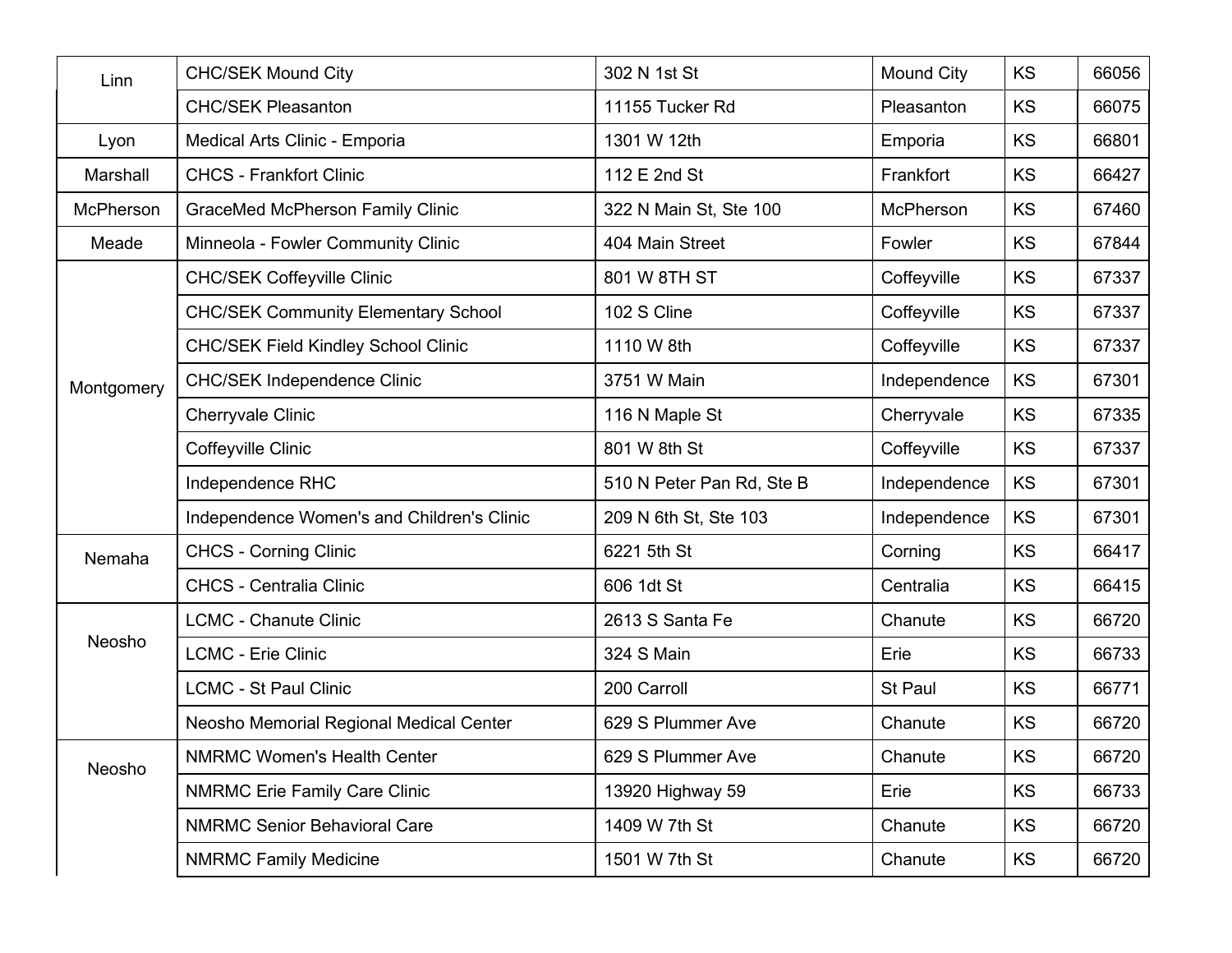|              | <b>NMRMC Orthopedic Clinic</b>                                 | 1501 W 7th St                | Chanute      | KS        | 66720 |
|--------------|----------------------------------------------------------------|------------------------------|--------------|-----------|-------|
| Norton       | <b>Norton County Hospital</b>                                  | 102 E Holme St               | Norton       | <b>KS</b> | 67654 |
|              | <b>Norton Medical Clinic</b>                                   | 807 N State St               | Norton       | <b>KS</b> | 67654 |
| Osage        | Cotton O'Neil Clinic - Carbondale                              | 211 E Main                   | Carbondale   | KS        | 66414 |
|              | Cotton O'Neil Clinic - Lyndon                                  | 715 Washington St Suite B    | Lyndon       | KS        | 66451 |
|              | Cotton O'Neil Clinic - Osage City                              | 131 W Market                 | Osage City   | KS        | 66523 |
| Ottawa (OK)  | <b>CHC/SEK Community Health Center of Wyandotte</b><br>Schools | 7th S 1st St                 | Wyandotte    | OK        | 74354 |
|              | CHC/SEK Miami, OK                                              | 106 NW VETERANS BLVD         | <b>MIAMI</b> | OK        | 74354 |
| Platt (MO)   | Swope Health Northland                                         | 2906 NW Vivion Road          | Riverside    | <b>MO</b> | 64150 |
|              | Cotton O'Neil Clinic - Wamego                                  | 1704 Commercial Circle       | Wamego       | KS        | 66547 |
|              | <b>CHCS - Westmoreland Clinic</b>                              | 302 Main St                  | Westmoreland | <b>KS</b> | 66549 |
| Pottawatomie | CHCS - Onaga Clinic                                            | 120 W 8th St                 | Onaga        | KS        | 66521 |
|              | CHCS - St. Mary's Clinic                                       | 206 Grand Ave                | Saint Mary's | KS        | 66536 |
|              | <b>CHCS - Onaga Hospital</b>                                   | 120 W 8th St                 | Onaga        | <b>KS</b> | 66521 |
| Rawlins      | <b>Rawlins County Health Center</b>                            | 707 Grant Street             | Atwood       | <b>KS</b> | 67730 |
|              | Hospital Dist. #1 of Rice County                               | 619 S Clark, PO Box 828      | Lyons        | KS        | 67554 |
| <b>Rice</b>  | <b>Lyons Medical Center</b>                                    | 1221 W Noble St, PO Box 788  | Lyons        | KS        | 67554 |
|              | <b>Sterling Medical Center</b>                                 | 239 N Broadway Ave, PO Box 7 | Sterling     | KS        | 67579 |
| <b>Riley</b> | Konza Prairie Community Health Center, Inc                     | 2030 Tecumseh Rd             | Manhattan    | <b>KS</b> | 66502 |
|              | Cotton O'Neil Clinic - Manhattan                               | 1133 College Ave Suite E-110 | Manhattan    | KS        | 66502 |
|              | <b>Doctors Without Delay</b>                                   | 1210 N Washington Clinic A   | Plainville   | KS        | 67663 |
| Rooks        | Rooks County Health Center                                     | 1210 N Washington            | Plainville   | KS        | 67663 |
|              | Rooks County Health Center Clinic                              | 107 S Spruce                 | Stockton     | <b>KS</b> | 67669 |
| Saline       | Salina Family Healthcare Center                                | 651 E Prescott Rd            | Salina       | <b>KS</b> | 67401 |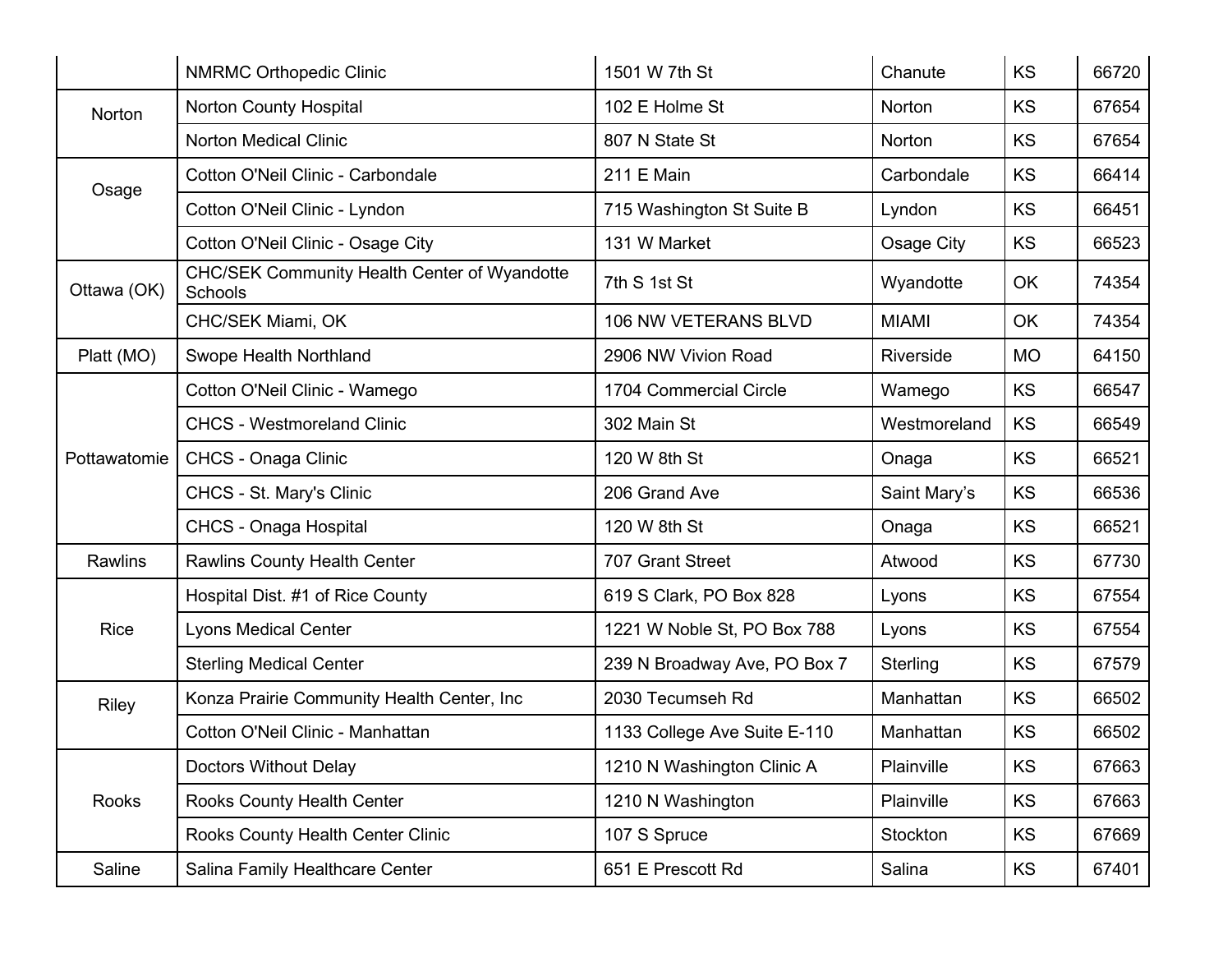|          | Children's Mercy Wichita                                               | 3243 E Murdock St Suite 201 | Wichita    | <b>KS</b> | 67208 |
|----------|------------------------------------------------------------------------|-----------------------------|------------|-----------|-------|
|          | GraceMed Admin & Outreach Center                                       | 1150 N Broadway St          | Wichita    | <b>KS</b> | 67214 |
|          | <b>GraceMed Clearwater Family Clinic</b>                               | 101 E Ross St               | Clearwater | <b>KS</b> | 67023 |
|          | <b>GraceMed Comcare Family Clinic</b>                                  | 1919 N Amidon Ave #100      | Wichita    | <b>KS</b> | 67203 |
|          | <b>GraceMed Dodge Family Clinic</b>                                    | 4910 W 1st St. N            | Wichita    | <b>KS</b> | 67212 |
|          | <b>GraceMed Downing Family Clinic</b>                                  | 2201 E 25th St. N, Bldg 200 | Wichita    | KS        | 67219 |
|          | <b>GraceMed Evergreen Family Clinic</b>                                | 1125 W 26th St. N           | Wichita    | KS        | 67204 |
|          | <b>GraceMed Good Samaritan Clinic</b>                                  | 3701 E 13th St N            | Wichita    | <b>KS</b> | 67208 |
|          | <b>GraceMed Healthy Family Clinic</b>                                  | 1905 S Laura St             | Wichita    | KS        | 67211 |
|          | <b>GraceMed Helen Galloway Clinic</b>                                  | 1122 N Topeka St            | Wichita    | KS        | 67214 |
| Sedgwick | <b>GraceMed Jardine Family Clinic</b>                                  | 3610 E Ross Pkwy            | Wichita    | KS        | 67210 |
|          | <b>GraceMed Meyer Family Clinic</b>                                    | 755 W Lincoln St            | Wichita    | KS        | 67213 |
|          | <b>GraceMed Mother Mary Anne Clinic</b>                                | 1131 S Clifton Ave          | Wichita    | <b>KS</b> | 67218 |
|          | <b>GraceMed Oaklawn Family Clinic</b>                                  | 5000 S Clifton Ave, Ste 200 | Wichita    | KS        | 67216 |
|          | GraceMed Virginia & George Ablah Family Clinic                         | 1415 W 31st St. S           | Wichita    | KS        | 67217 |
|          | HealthCore Clinic, Inc (Health Center, Inc)                            | 2707 E 21st St. N           | Wichita    | <b>KS</b> | 67214 |
|          | <b>Brookside Clinic</b>                                                | 2750 S Roosevelt            | Wichita    | <b>KS</b> | 67210 |
|          | <b>Central Clinic</b>                                                  | 527 N Grove                 | Wichita    | KS        | 67214 |
|          | <b>Inter-Faith Ministries Clinic</b>                                   | 935 N Market St             | Wichita    | KS        | 67214 |
|          | Wesley Physician Medical Specialties DBA Wesley<br><b>Women's Care</b> | 3243 E Murdock St Suite 201 | Wichita    | KS        | 67208 |
| Seward   | Genesis Family Health - Liberal Medical Clinic                         | 121 3rd Street              | Liberal    | KS        | 67601 |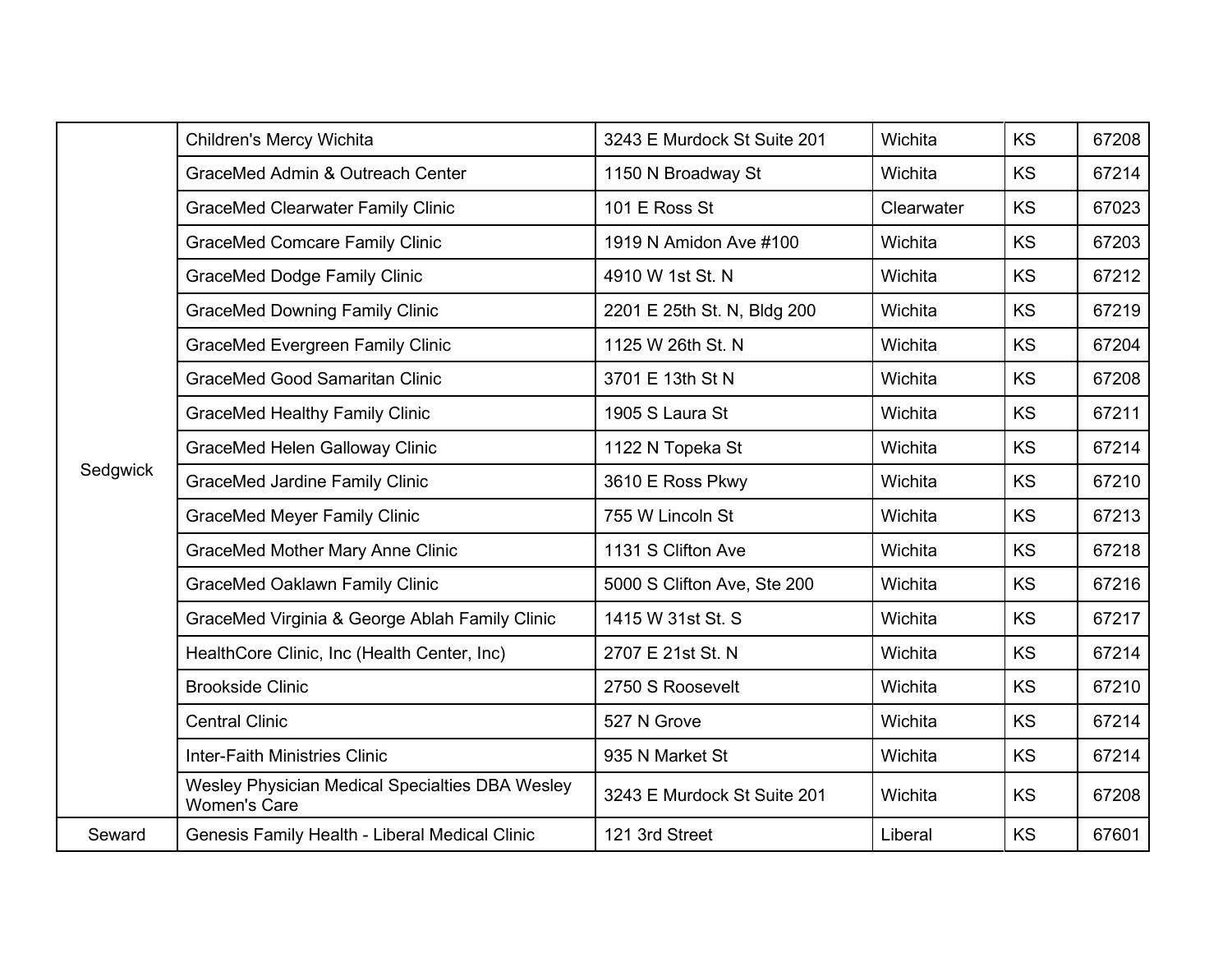|         | <b>GraceMed Capitol Family Clinic</b>                                          | 1400 SW Huntoon St        | Topeka    | KS        | 66604 |
|---------|--------------------------------------------------------------------------------|---------------------------|-----------|-----------|-------|
|         | <b>GraceMed Highland Park Family Clinic</b>                                    | 2025 SE California Ave    | Topeka    | KS        | 66607 |
|         | Topeka Hospital, LLC The University of KS Health<br>System, St. Francis Campus | 1700 SW 7th ST            | Topeka    | KS        | 66606 |
|         | Cotton O'Neil Cardiothoracic and Vascular Surgery                              | 830 SW Mulvane            | Topeka    | <b>KS</b> | 66606 |
|         | <b>Cotton O'Neil Clinic</b>                                                    | 901 SW Garfield           | Topeka    | <b>KS</b> | 66606 |
|         | <b>Cotton O'Neil Clinic</b>                                                    | 823 SW Mulvane            | Topeka    | <b>KS</b> | 66606 |
|         | Cotton O'Neil Clinic - Croco                                                   | 2909 SE Walnut Drive      | Topeka    | KS        | 66605 |
|         | <b>Cotton O'Neil Clinic Dermatology</b>                                        | 62860 SW Mission Woods Dr | Topeka    | KS        | 66614 |
|         | Cotton O'Neil Clinic - North                                                   | 1130 N Kansas Ave         | Topeka    | <b>KS</b> | 66608 |
|         | Cotton O'Neil Clinic - Rossville                                               | 423 Main                  | Rossville | KS        | 66533 |
| Shawnee | Cotton O'Neil Clinic - Urish                                                   | 6725 SW 29th St           | Topeka    | <b>KS</b> | 66614 |
|         | <b>Cotton O'Neil Digestive Health Center</b>                                   | 720 SW Lane Ave           | Topeka    | <b>KS</b> | 66606 |
|         | <b>Cotton O'Neil Heart Center</b>                                              | 929 SW Mulvane            | Topeka    | KS        | 66606 |
|         | Cotton O'Neil Kanza park                                                       | 2660 SW 3rd St            | Topeka    | <b>KS</b> | 66606 |
|         | Diabetes and Endocrinology Center                                              | 3520 SW 6th Ave           | Topeka    | KS        | 66606 |
|         | <b>Excellent Surgery Center</b>                                                | 920 SW Lane St            | Topeka    | KS        | 66606 |
|         | PediatricCare                                                                  | 2860 SW Mission Woods Dr  | Topeka    | KS        | 66614 |
|         | PediatricCare                                                                  | 4100 SW 15th St           | Topeka    | <b>KS</b> | 66604 |
|         | <b>Stormont Vail Cancer Center</b>                                             | 1414 SW 8th Ave           | Topeka    | KS        | 66606 |
|         | Stormont Vail HealthCare, Inc.                                                 | 1500 SW 10th Ave          | Topeka    | KS        | 66604 |
|         | <b>Stormont Vail West</b>                                                      | 3707 SW 6th Ave           | Topeka    | <b>KS</b> | 66606 |
|         | <b>Stormont Vail WorkCare</b>                                                  | 1504 SW 8th               | Topeka    | KS        | 66606 |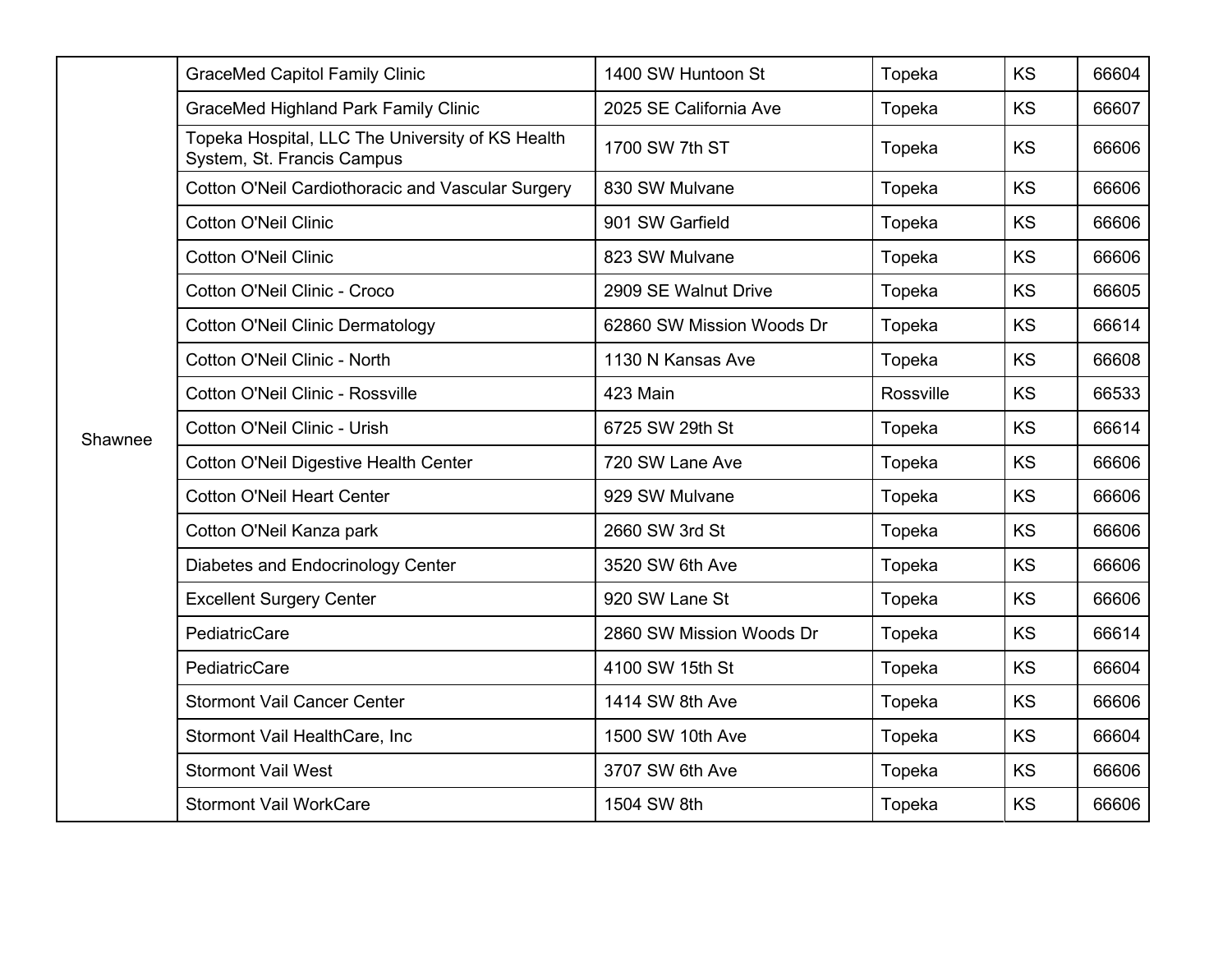| Sheridan  | <b>Hoxie Medical Clinic</b>                                | 826 18th St. Ste A        | Hoxie                    | <b>KS</b> | 67740 |
|-----------|------------------------------------------------------------|---------------------------|--------------------------|-----------|-------|
|           | <b>Selden Community Clinic</b>                             | 112 N Kansas Ave          | Selden                   | <b>KS</b> | 67757 |
|           | <b>Sheridan County Health Complex</b>                      | 826 18th St               | Hoxie                    | KS        | 67740 |
|           | <b>GRMC - High Plains Regional Dialysis</b>                | 220 W 2nd St              | Goodland                 | <b>KS</b> | 67735 |
| Sherman   | <b>Goodland Family Health Center</b>                       | 106 Willow Rd             | Goodland                 | <b>KS</b> | 67735 |
|           | <b>Goodland Regional Medical Center</b>                    | 220 W 2nd St              | Goodland                 | KS        | 67735 |
| Sumner    | PHC - Conway Springs Rural Health Clinic                   | 111 W Spring Ave          | Conway<br>Springs        | KS        | 67031 |
|           | Sumner County Hospital District No 1                       | 601 S Osage               | Caldwell                 | KS        | 67022 |
| Thomas    | Citizen Health Medical Center, Inc                         | 100 E College Dr          | Colby                    | <b>KS</b> | 67701 |
|           | Family Center for Health Care                              | 310 E College Drive       | Colby                    | <b>KS</b> | 67701 |
| Wabaunsee | Cotton O'Neil Clinic - Alma                                | 701 Missouri              | Alma                     | KS        | 66401 |
| Wallace   | <b>Wallace County Family Practice</b>                      | 504 E 6th St P.O. Box 310 | Sharon<br><b>Springs</b> | KS        | 67758 |
| Wichita   | <b>Wichita County Health Department</b>                    | 104 S Indian Road         | Leoti                    | KS        | 67861 |
|           | Children's Mercy Sports Medicine Center at Village<br>West | 1801 N 98th St            | Kansas City              | <b>KS</b> | 66111 |
|           | Vibrant Health - Argentine                                 | 1428 S 32nd St Ste 100    | Kansas City              | KS        | 66106 |
|           | Vibrant Health - Argentine Middle School                   | 2123 Ruby Ave             | Kansas City              | KS        | 66106 |
|           | <b>Vibrant Health - Central</b>                            | 21 N 12th St Ste 300      | Kansas City              | KS        | 66102 |
| Wyandotte | Vibrant Health - Children's Campus                         | 444 Minnesota Ave         | <b>Kansas City</b>       | <b>KS</b> | 66101 |
|           | Vibrant Health - Cordell D. Meeks, Jr Clinic               | 4313 State Ave            | Kansas City              | <b>KS</b> | 66102 |
|           | Vibrant Health - J.C. Harmon High School                   | 2400 Steele Rd            | Kansas City              | KS        | 66106 |
|           | Vibrant Health - Oak Grove Elementary School               | 5340 Oak Grove Rd         | Kansas City              | <b>KS</b> | 66106 |
|           | Vibrant Health - Wyandotte High School                     | 2501 Minnesota Ave        | Kansas City              | KS        | 66102 |
|           | Swope Health Wyandotte                                     | 21 N 12ths St Suite       | Kansas City              | KS        | 66102 |